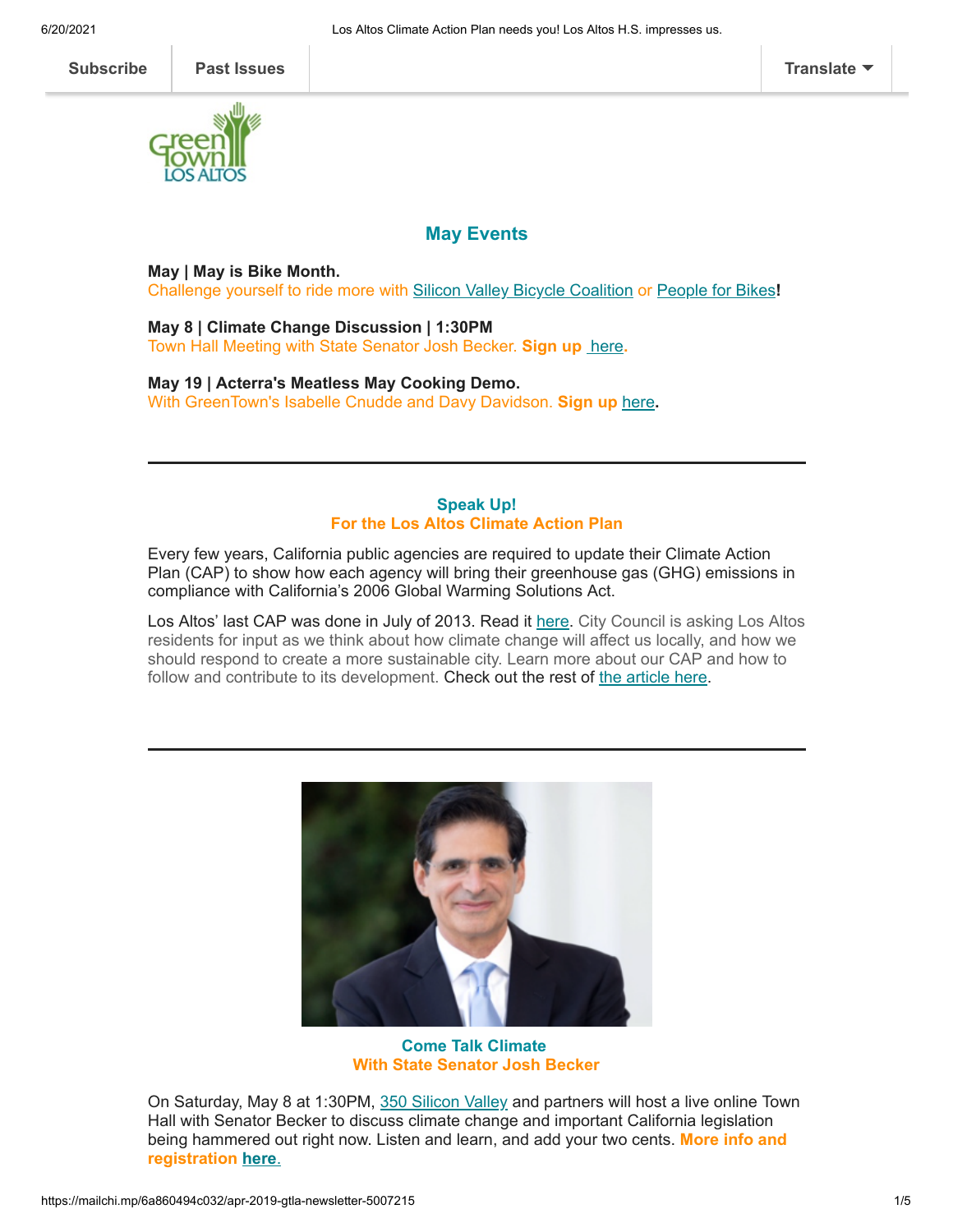## **Woohoo! Los Altos H.S. Wins Prestigious Award The Green Ribbon School Award**

Congratulations to Los Altos High School (LAHS) for receiving the 2021 U.S. Department of Education Green Ribbon School award. The school is one of only forty schools in the nation and the only public school in the Bay Area to receive the high honor. Read more about it [here](https://www.greentownlosaltos.org/post/los-altos-h-s-honored-with-award).



**What an Honor! Audrey Chang Lauded For Championing Sustainability**

Congratulations to Audrey Chang, winner of the prestigious Acterra 2021 Champion of Promise Award, in the Youth Activism and Climate Change Education category. She's the only student winner in any category. Read more about her accomplishments [here.](https://www.greentownlosaltos.org/post/award-winner-audrey-chang-s-sustainability-impact)



**Know Of A Creek In Need of Cleaning? We're Scouting One Out**

**The Good News**: GreenTown is ready and willing to mobilize a creek cleanup event as soon as we can safely gather in groups. In the past, we have met in Heritage Oaks Park to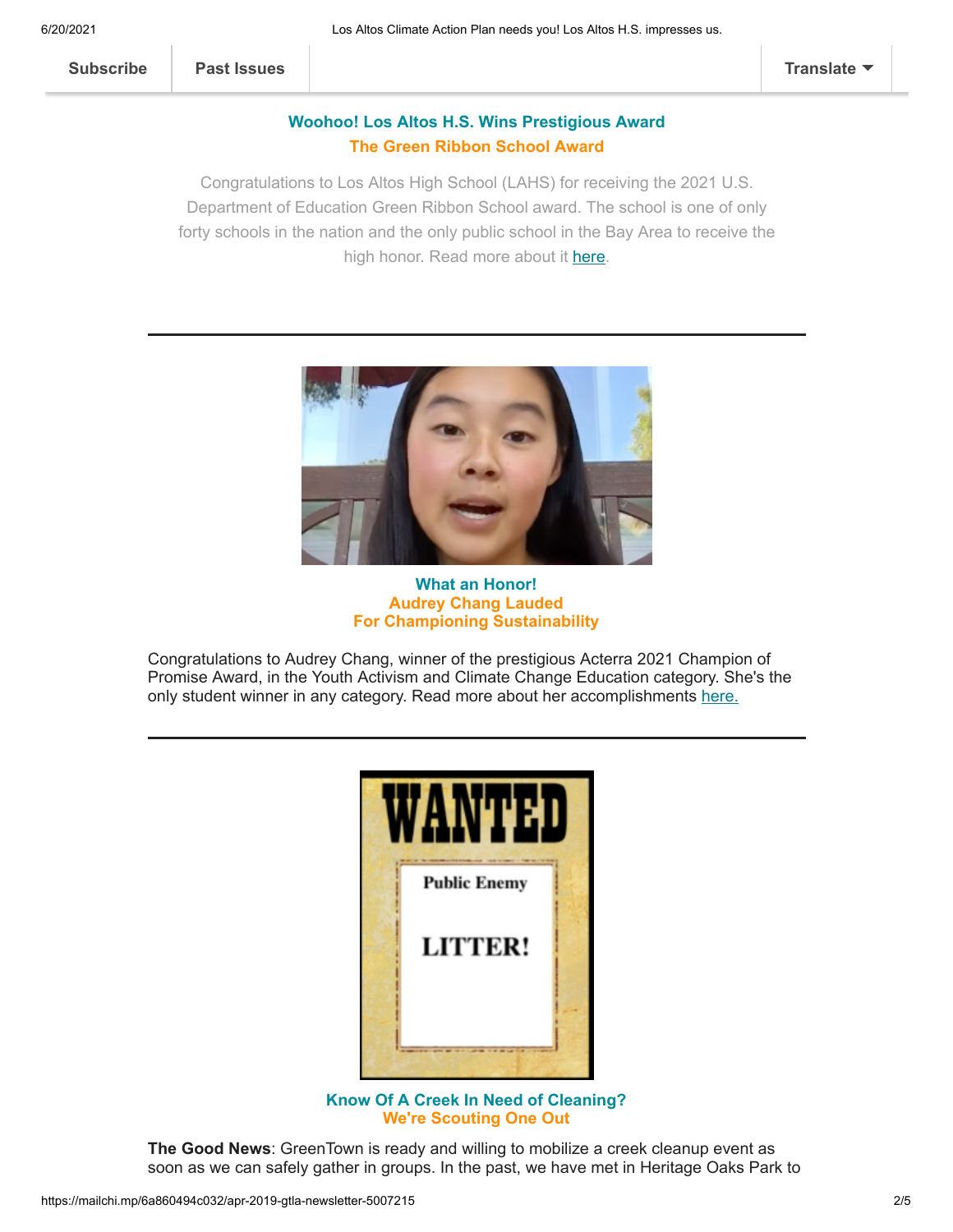| <b>Subscribe</b> | <b>Past Issues</b> |     | <b>Translate</b> |
|------------------|--------------------|-----|------------------|
|                  |                    |     |                  |
|                  |                    | - - |                  |

We are looking for an accessible creek bed area in Los Altos or close by that needs our help. If you have a suggestion for a location that needs some TLC, please email Donna Staton [donna@greentownlosaltos.org](mailto:donna@greentownlosaltos.org) or leave a voice mail for GTLA at 650-468-0903 (via Google Voice).



**Join Acterra's Meatless May Challenge! Plus a Plant-Based Cooking Demo.**

Wow! GreenTown's Eating Green program leads, Isabelle Cnudde and Davy Davidson, will be demonstrating how to make satiating, plant-based quiche and chocolate mousse this May 19. No need for dairy or eggs here. This cooking demonstration is part of **Acterra's Meatless May challenge**. Sign up [here](https://docs.google.com/forms/d/e/1FAIpQLScxEfyovS-ecZNPYOSCikfdsf_5aQWoc4xqHGrABjM6D8m8Iw/viewform) to join the challenge! Then **register** [here](https://www.eventbrite.com/e/meatless-may-cooking-quiche-and-chocolate-mousse-tickets-152578298799?aff=homebanner) **for the event!** Attendees will receive a free copy of the recipes.



**A Local Green Hotel! Introducing Enchante Boutique Hotel**

It's not easy being green.... but Enchante Boutique Hotel manages it quite easily. Read

about it [here](https://www.greentownlosaltos.org/post/local-green-business-focus-enchante-hotel).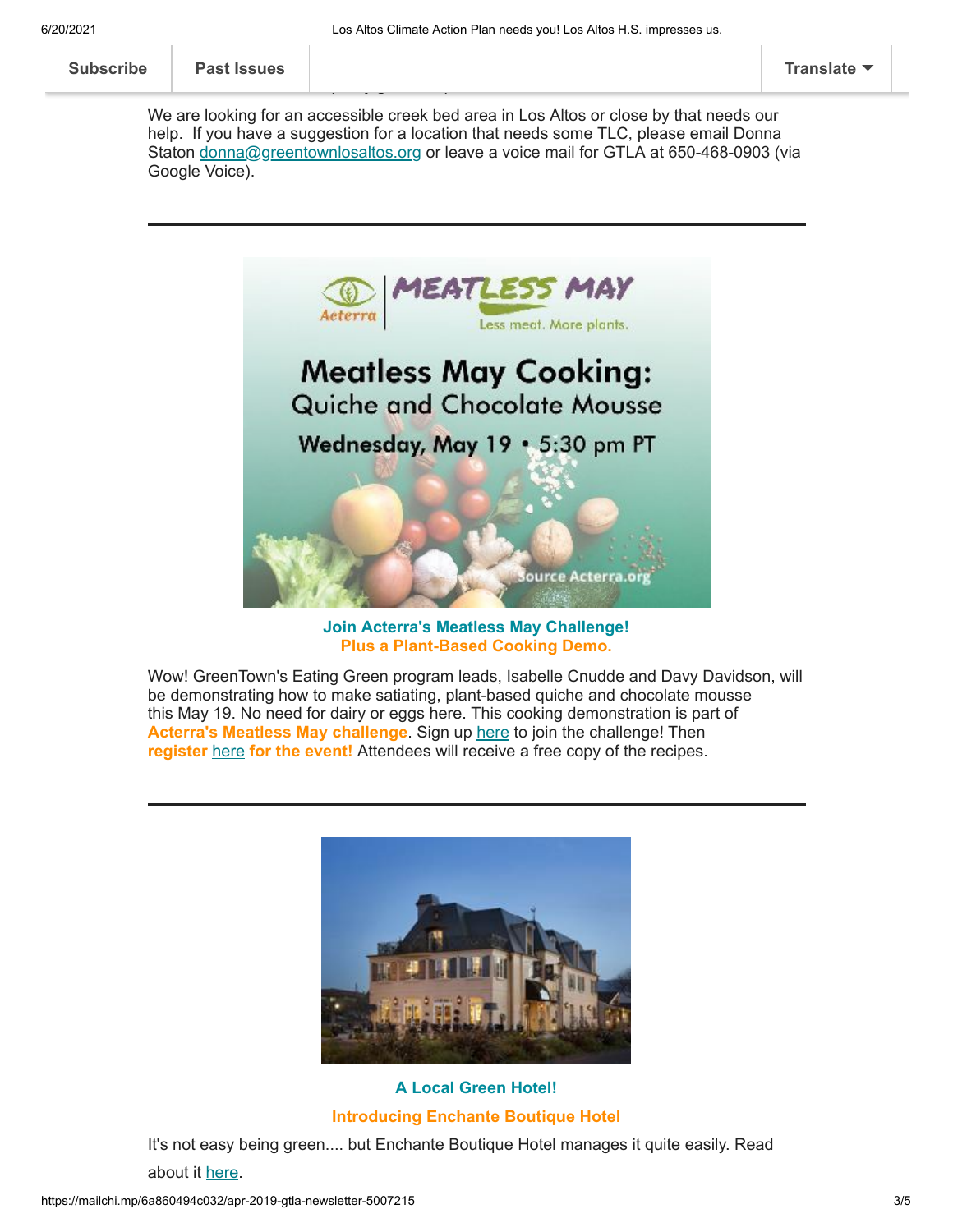**[Subscribe](http://eepurl.com/cm9q9b) [Past Issues](https://us5.campaign-archive.com/home/?u=ed40313cb8798acef49a6faa8&id=bcf3e43825) [Translate](javascript:;)**



**May is Bike Month! Sign up for a Fun Bicycling Challenge.**

Silicon Valley Bicycle Coalition has a **Bike to Wherever Challenge** for Bike Month. On May 21, you can get bike swag for biking to well, wherever! **Watch SVBC's intro video** [here](https://www.youtube.com/watch?v=aNwwMT3AHyk)**! Pledge to ride** [here](https://www.eventbrite.com/e/pledge-to-ride-for-bike-to-wherever-day-tickets-144388123765)**!**

People for Bikes is sponsoring a May Bicycling Challenge in partnership with the Ride Spot app creators for Bike Month. Challenge yourself to ride 5, 15 or 30 days and **enter for a chance to win a Stromer STI Electric Bike**! Just download the Ride Spot app and record your rides. **Learn more** [here.](https://www.pfbkeepriding.org/challenges) Let's get on our bikes this month!!



**SVCE Honors Local Heroes Thanks Bruce and James!**



Congratulations to local heroes, Bruce Karney and James Tuleya! They are fighting the good fight to ensure we have clean energy and a carbon-free future. Read the full text [here](https://www.greentownlosaltos.org/post/svce-commends-bruce-karney-and-james-tuleya).

> **Burning question? Great idea? Want to help?** Contact us at [info@greentownlosaltos.org](mailto:info@greentownlosaltos.org?subject=Ask%20GreenTown%3B%20Tell%20GreenTown). Or use social media to tell us what you think matters most.